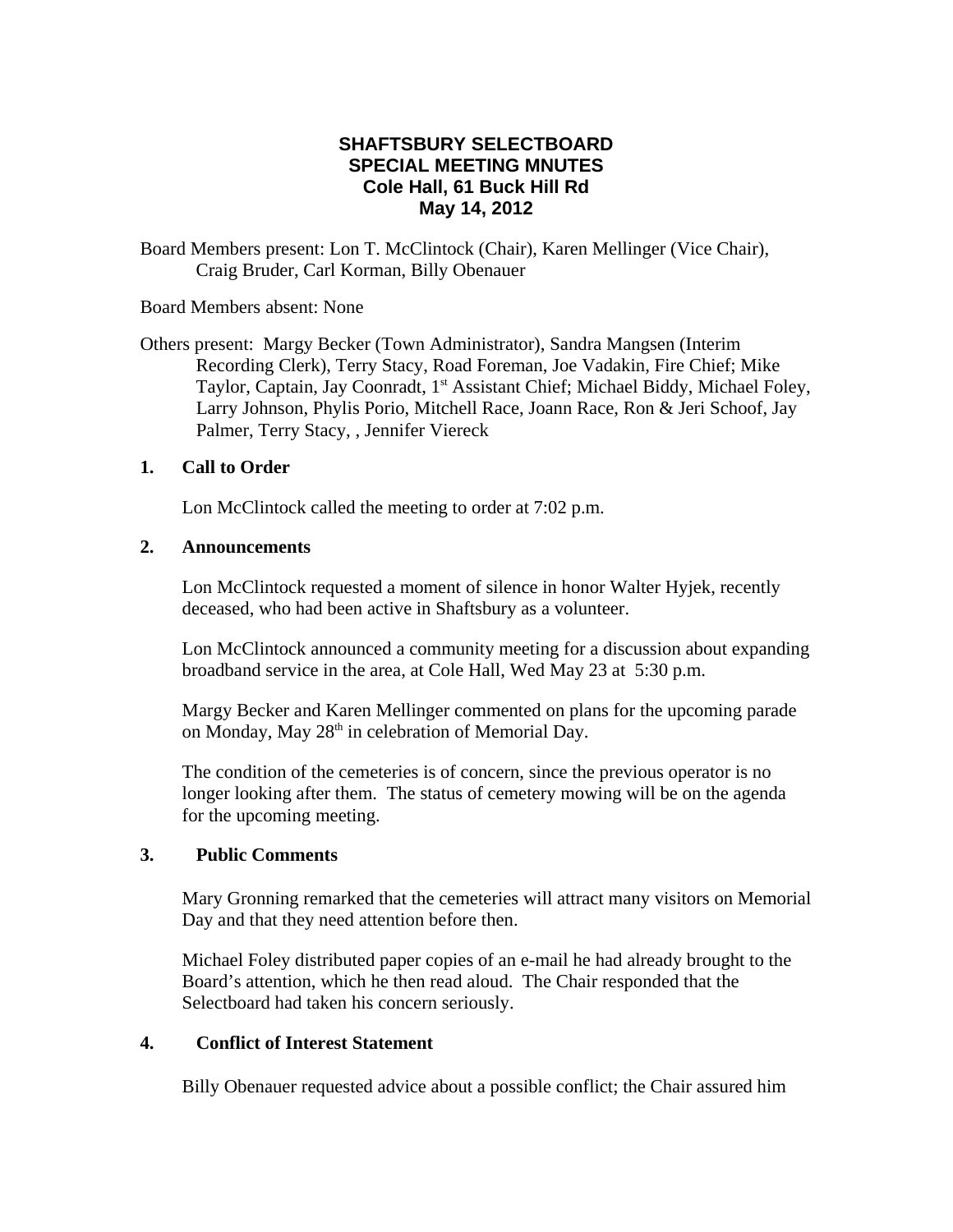there was no conflict of interest.

## **5. Veterans Committee**

To be discussed at a future meeting, there being no one in attendance to address the Board.

# **6. Fire Truck Bid Award**

Joe Vadakin (Fire Chief) reported that five queries had been sent out to potential bidders, from which three responses were received. He described two in some detail, from Toyne (\$306,880) and KME (\$287,926). The latter bid failed to meet important specifications, with respect to the height of the truck and the welded (rather than bolted) body. The Selectboard concurred the KME bid was therefore a non-responsive bid.

The Fire Chief also reported on progress toward the sale of Engine 66: there is an interested buyer who has made two visits. Proceeds from the sale would be in the net amount of \$87,466.50, after broker fees of 7% are deducted from the sale price of \$94,050. It was agreed the Town Attorney would be contacted to draw up a Bill of Sale.

**MOTION:** To authorize the Fire Chief to proceed with the bid from Toyne in the amount of \$306,880, provided that the drawings and specifications are consistent and conform to the requirements of the proposal, and that both drawings and specifications show the maximum height of the truck as 9 ft 6 inches or 114 inches, or less.

# **Moved by Karen Mellinger; seconded by Craig Bruder. Carried, 5-0-0.**

## **7. Highway Truck – body bid award**

Terry Stacy reported on bids received for the purchase of a highway truck body. Because of some irregularities in the bidding process, the Board agreed by consensus to table the item, giving them an opportunity to examine the existing bids in greater detail.

## **8. Rte. 7A & Buck Hill Intersection – Safety Improvements**

Larry Johnson, a School Board member, attended the meeting to discuss safety issues and possible improvements at the intersection of Rte. 7A and Buck Hill Rd.

Margy Becker summarized the feedback she has received thus far from VTRANS and the Bennington County Regional Commission. VTRANS must approve any stop-gap measures such as additional signage or cross walk enhancements within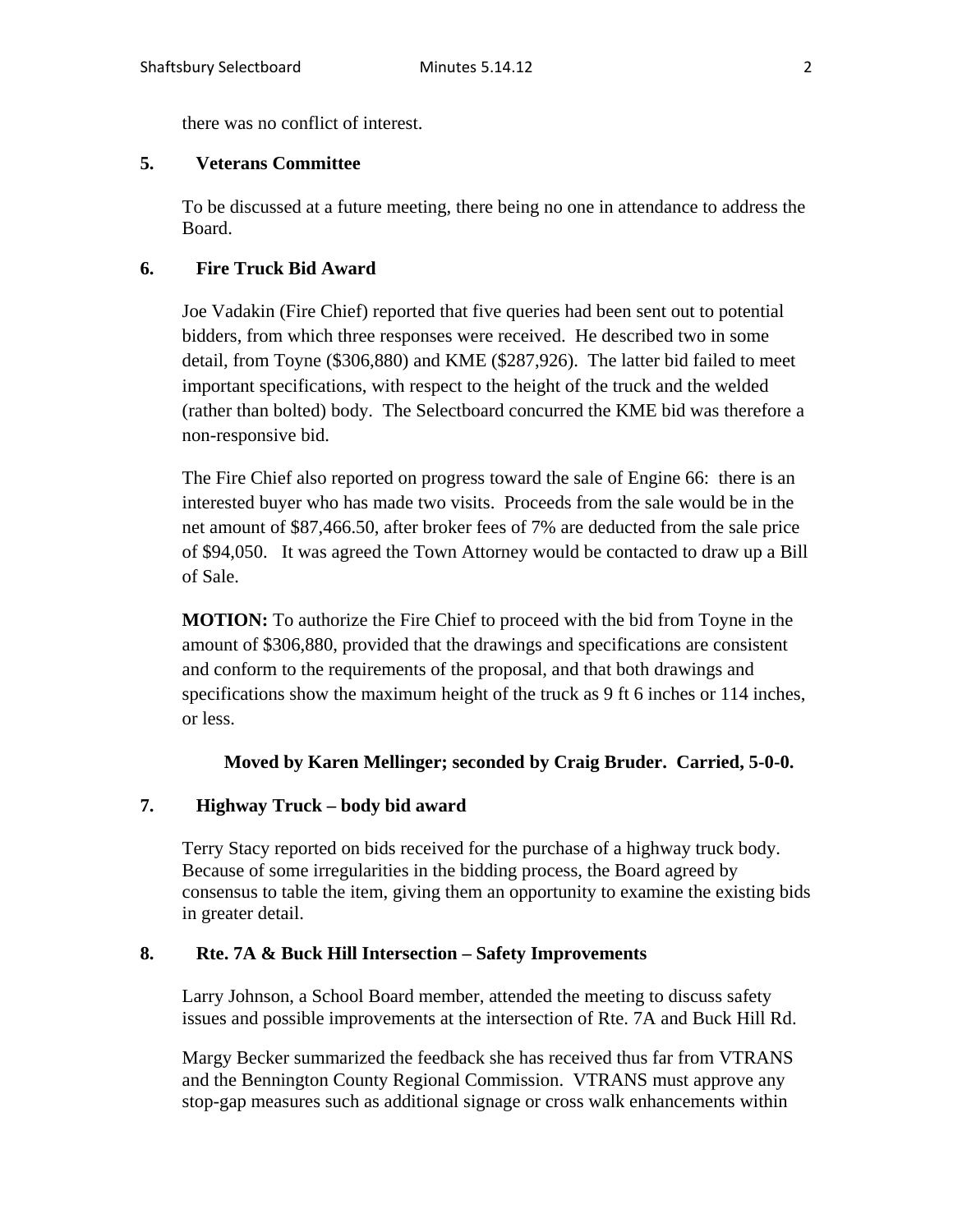the Rte. 7A right-of-way. The Board hopes to consult directly with a representative from VTRANS at a future meeting.

In the short run, more information about where pedestrians are crossing Rte. 7A will be sought, and parents will be reminded to instruct their children about the best spot to cross.

#### **9. DRB Interviews**

Two candidates were interviewed by the Board: Phylis Porio (current chair of the DRB, seeking reappointment) and Jennifer Viereck (former zoning administrator, seeking appointment as Alternate).

Each was asked about her reasons for wanting to serve on the DRB, past experience with the DRB (whether as chair or as zoning administrator), and the strengths each would bring to the position, as well as suggestions for any changes to DRB procedures.

#### **10. Appointment of Trustee of Public Funds**

Rob Steuer spoke about his interest in serving as a Trustee of Public Funds, and the relevance of his professional background to his candidacy

**MOTION**: To appoint Rob Steuer as Trustee of Public Funds.

**Moved by Karen Mellinger; seconded by Billy Obenauer. Carried, 5-0-0.**

#### **12. Bennington College Caterer's Permit: 2012-2013**

MOTION: To designate the President's house, located at 170 Mattison Rd, as preapproved location for catering pursuant to the Bennington College Corporation's Catering Permit.

#### **Moved by Karen Mellinger; seconded by Craig Bruder. Carried, 5-0-0.**

## **13. New Town Garage – Status**

Lon McClintock brought the Board up-to-date with respect to plans for a new town garage. The survey is in progress (MSK Engineering), after which a site plan will be prepared and appropriate permits sought. At the same time, pricing for needed buildings will be investigated, with a view to informing the public in the autumn.

## **14. Selectboard Liaison Assignments**

Deferred in view of the lateness of the hour.

#### **15. Town Administrator's Report**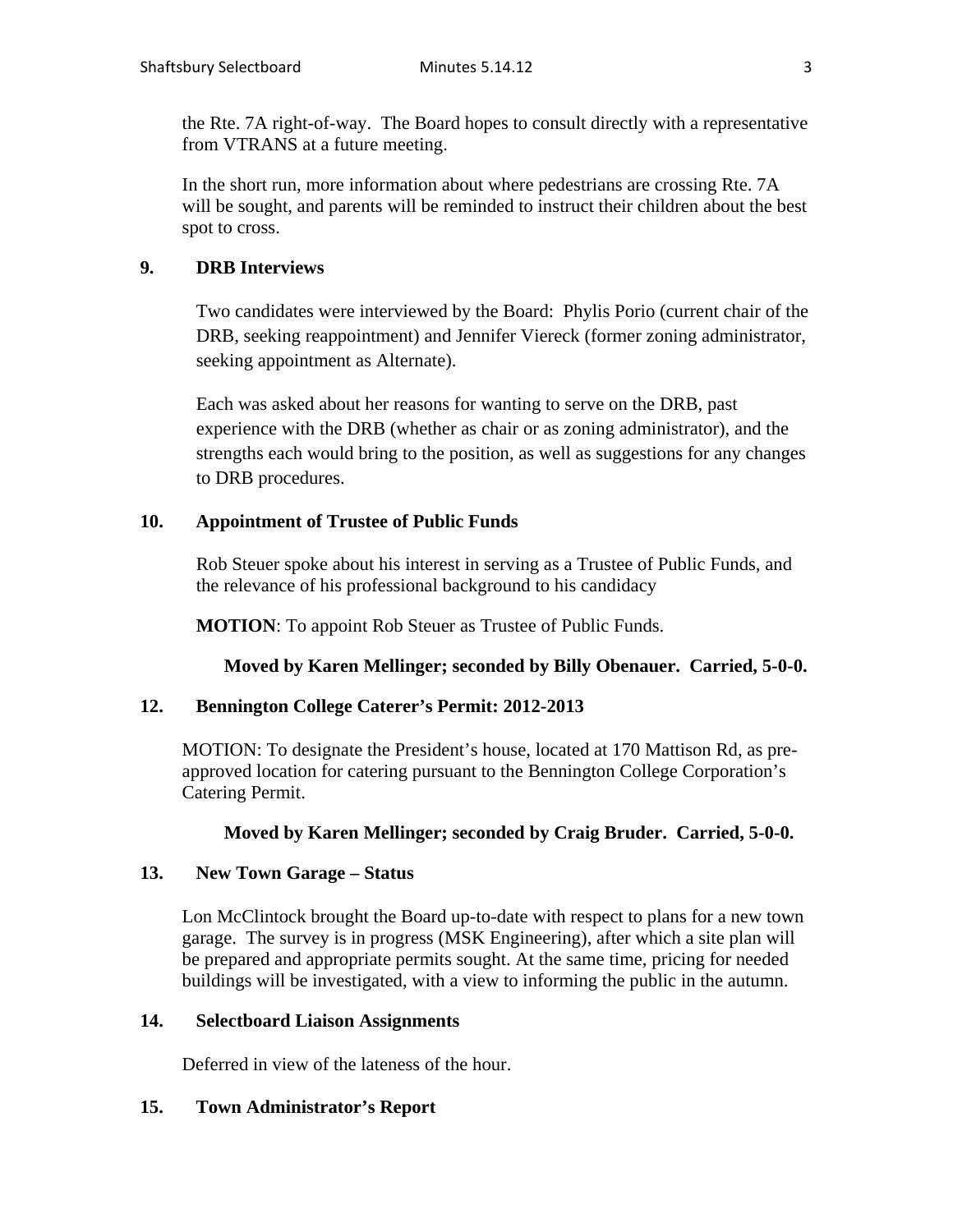Margy Becker reported on her activities, including investigation of zoning administrator salaries and permit fees in other towns.

Revised personnel policies will be ready for agenda at the next meeting; Board members were encouraged to consult with Craig if they have questions or concerns about personnel policies.

#### **16. Other Business**

**MOTION.** To recommend that the State of Vermont Health Commissioner appoint Traci Mulligan as Deputy Health Officer.

#### **Moved by Karen Mellinger; seconded Carl Korman. Carried, 5-0-0.**

#### **17. Minutes**

**MOTION.** To approve minutes of April 30, 2012, as corrected.

**Moved by Karen Mellinger; seconded by Craig Bruder. Carried, 3-0-2 (Billy Obenauer and Carl Korman abstaining).**

**MOTION.** To approve minutes of April 16, 2012.

**Moved by Karen Mellinger; seconded by Billy Obenauer. Carried, 3-0-2 (Craig Bruder and Carl Korman abstaining).**

**MOTION.** To approve minutes of April 2, 2012, as corrected.

**Moved by Karen Mellinger; seconded by Craig Bruder. Carried, 5-0-0.**

**MOTION.** To approve minutes of March 21, 2012.

**Moved by Craig Bruder; seconded by Carl Korman. Carried, 4-0-1 (Karen Mellinger abstaining).**

**18. Warrants**

**MOTION.** To approve Payroll Expenditure Posting Register Report #44**.** in the amount of \$6463.92.

#### **Moved by Craig Bruder; seconded by Carl Korman. Carried, 5-0-0**

**MOTION.** To approve Payroll Expenditure Posting Register Report #45**.** in the amount of \$8025.48.

#### **Moved by Craig Bruder; seconded by Karen Mellinger. Carried, 5-0-0**

**MOTION.** To approve Retirement Warrant Report #45R in the amount of \$126.32.